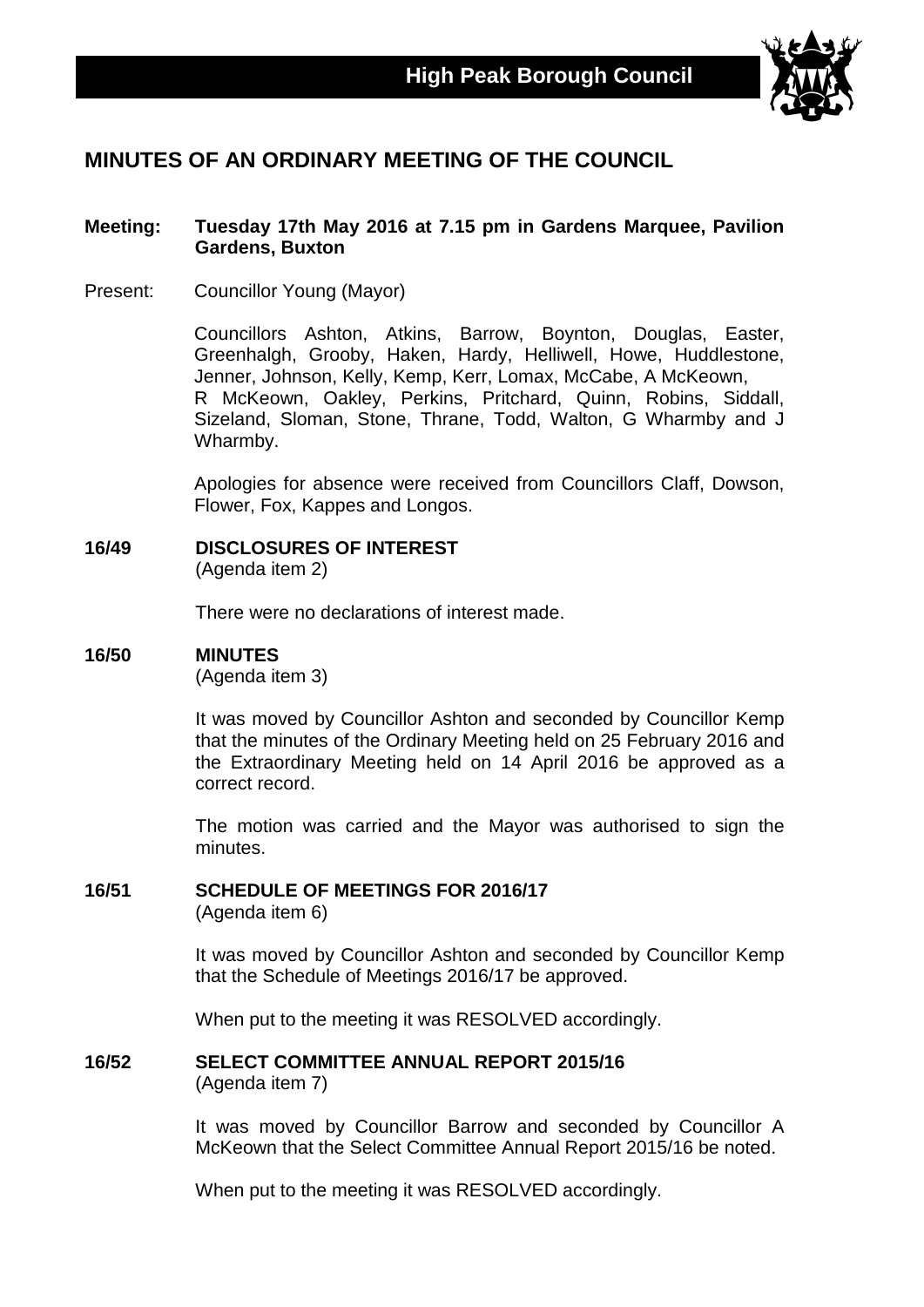

The meeting concluded at 7.25 p.m.

**MAYOR**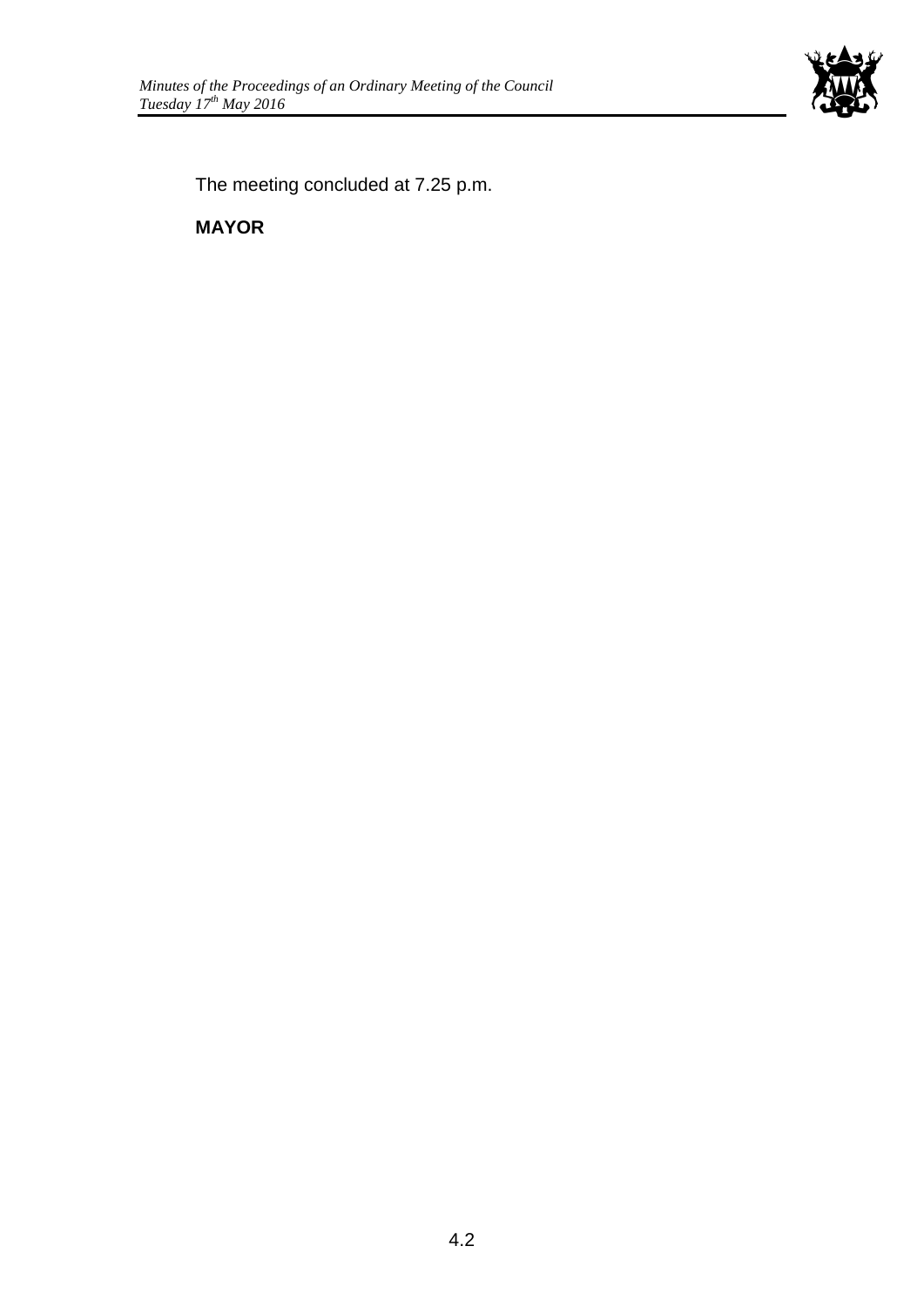

# **MINUTES OF THE PROCEEDINGS OF AN ANNUAL MEETING OF THE COUNCIL**

#### **Meeting: Tuesday, 17th May 2016 at 7.25 pm in The Gardens Marquee, Pavilion Gardens, Buxton**

Present: Councillor Young (Mayor)

Councillors Ashton, Atkins, Barrow, Boynton, Douglas, Easter, Greenhalgh, Grooby, Haken, Hardy, Helliwell, Howe, Huddlestone, Jenner, Johnson, Kelly, Kemp, Kerr, Lomax, McCabe, A McKeown, R McKeown, Oakley, Perkins, Pritchard, Quinn, Robins, Siddall, Sizeland, Sloman, Stone, Thrane, Todd, Walton, G Wharmby and J Wharmby.

Apologies for absence were received from Councillors Claff, Dowson, Flower, Fox, Kappes and Longos.

# **17/01 ELECTION OF MAYOR OF THE BOROUGH**

(Agenda Item 2)

It was moved by Councillor Perkins and seconded by Councillor Young:

That Councillor George David Wharmby be and is hereby elected Chairman of the Council and Mayor of the Borough of High Peak until the next Annual Meeting of the Council and it was RESOLVED accordingly.

The newly elected Mayor having made and subscribed before the Executive Director and Monitoring Officer the Declaration of Acceptance of Office took the Chair, which was vacated by the outgoing Mayor and thanked members of the Council for electing him to the office of Mayor, and confirmed that his wife, Councillor Jean Wharmby would be his Mayoress for the year.

# **17/02 APPOINTMENT OF DEPUTY MAYOR OF THE BOROUGH**

(Agenda Item 3)

It was moved by Councillor A McKeown and seconded by Councillor Todd:

That Councillor Matthew Stone be and is hereby appointed Vice Chairman of the Council and Deputy Mayor of the Borough of High Peak until the next Annual Meeting of the Council and it was RESOLVED accordingly.

Councillor Stone then made and subscribed before the Executive Director and Monitoring Officer the Declaration of Acceptance of Office.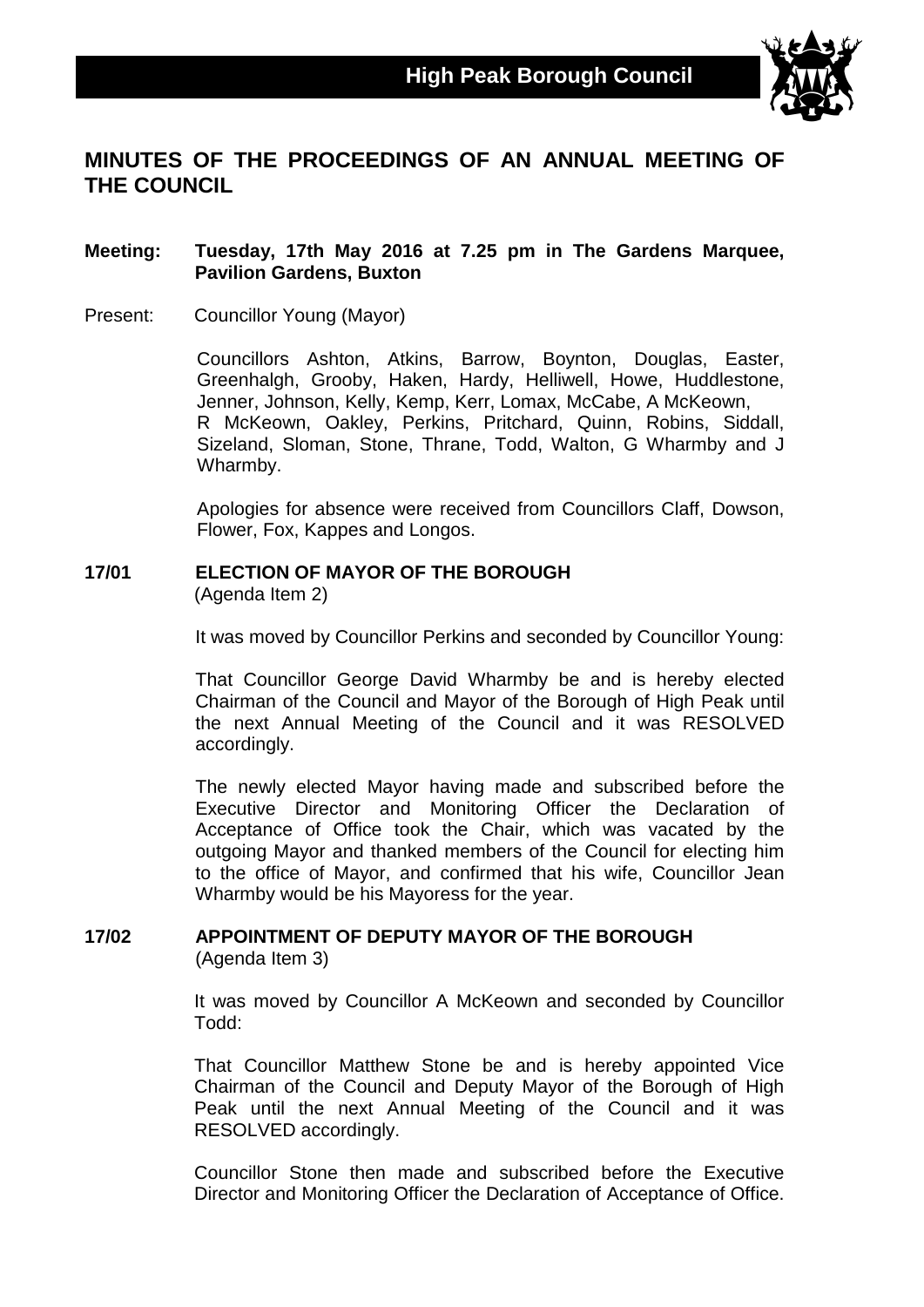

Councillor Stone confirmed that his mother, Lynn would be his consort for the year.

### **17/03 VOTE OF THANKS TO THE RETIRING MAYOR**

(Agenda Item 4)

Councillor Perkins moved a vote of thanks to Councillor Stewart Young, the retiring Mayor. Councillor McCabe seconded the motion and it was RESOLVED accordingly.

The Mayor then presented Councillor Young and Charlotte with their retiring Mayor's and Mayoress's badges.

Councillor Young, in response to the vote of thanks, stated that it had been a great honour to represent the High Peak and thanked various members of staff for their help and assistance during his mayoral year.

### **17/04 DISCLOSURES OF INTEREST**

(Agenda Item 5)

There were no declarations of interests made.

#### **17/05 MAYOR'S ANNOUNCEMENTS**

(Agenda Item 6)

The Mayor advised that his Civic Service would be held on 2 October at Chisworth Methodist Church. The mayoral charities would be announced in due course, but one would be Mountain Rescue.

#### **17/06 SIZE AND POLITICAL COMPOSITION OF COMMITTEES** (Agenda item 7)

It was moved by Councillor Ashton and seconded by Councillor Kemp that the size and political composition of committees as set out in Appendix A to the report be approved.

When put to the meeting it was RESOLVED accordingly.

#### **17/07 NOMINATIONS FROM POLITICAL GROUPS TO COMMITTEES AND SUB-COMMITTEES** (Agenda item 8)

It was moved by Councillor Ashton and seconded by Councillor Kemp that the nominees of the political groups to Committees as tabled, be noted.

When put to the meeting, it was RESOLVED accordingly.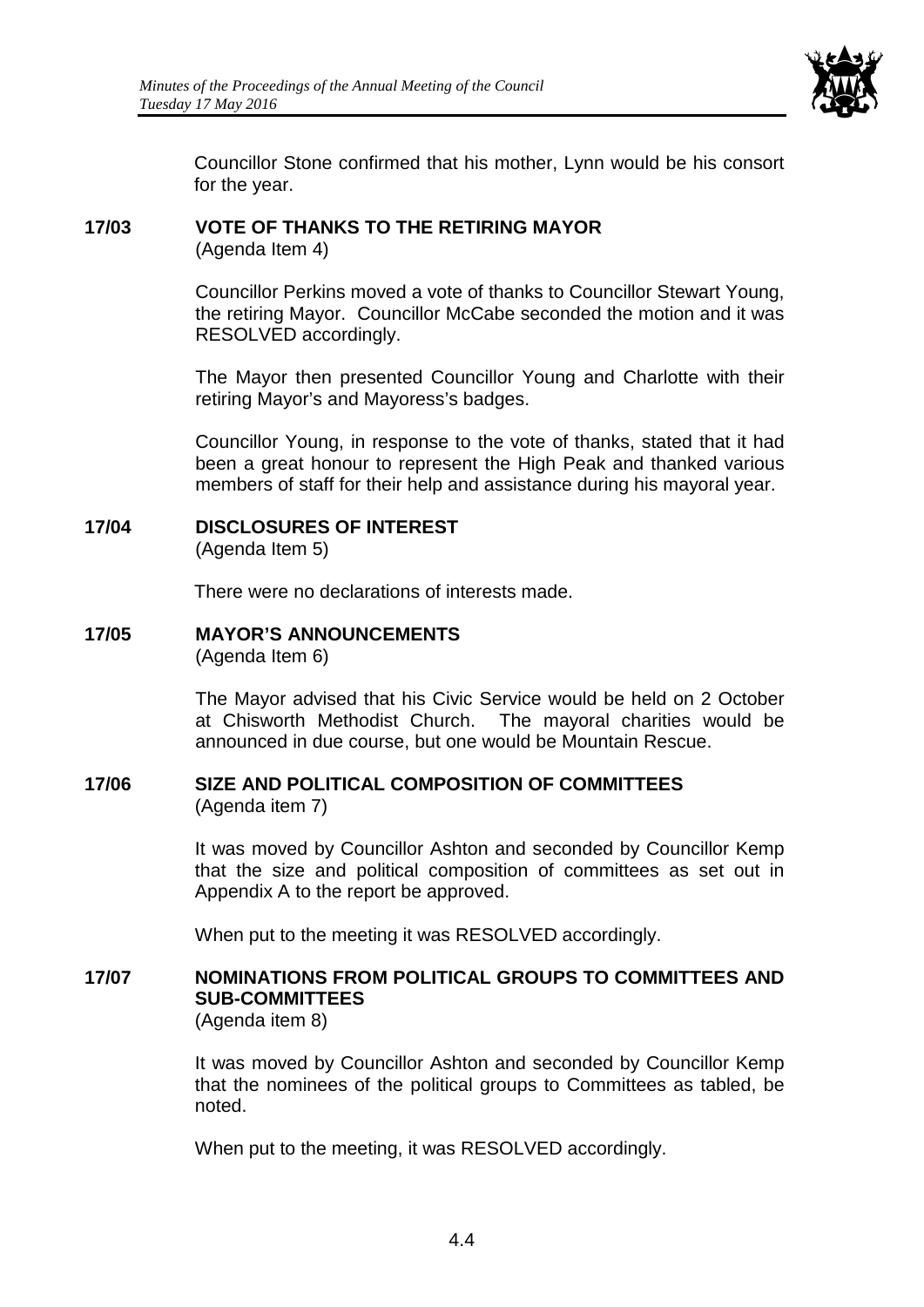

# **17/08 APPOINTMENT OF CHAIRS AND VICE-CHAIRS**

(Agenda item 9)

## **Development Control Committee**

It was moved by Councillor Ashton and seconded by Councillor Kemp that Councillor Lomax be appointed Chair of Development Control Committee.

When put to the meeting, it was RESOLVED accordingly.

It was moved by Councillor Ashton and seconded by Councillor Kemp that Councillor J Wharmby be appointed Vice-Chair of Development Control Committee.

When put to the meeting it was RESOLVED accordingly.

# **Audit & Regulatory Committee**

It was moved by Councillor Ashton and seconded by Councillor Kemp that Councillor Pritchard be appointed Chair of Audit & Regulatory Committee.

When put to the meeting, it was RESOLVED accordingly.

It was moved by Councillor Ashton and seconded by Councillor Robins that Councillor Robins be appointed Vice-Chair of Audit & Regulatory Committee.

When put to the meeting it was RESOLVED accordingly.

## **Standards Committee**

It was moved by Councillor Ashton and seconded by Councillor Kemp that Councillor Johnson be appointed Chair of Standards Committee.

When put to the meeting it was RESOLVED accordingly.

It as moved by Councillor A. McKeown and seconded by Councillor Greenhalgh that Councillor Sloman by appointed Vice-Chair of Standards Committee.

When put to the meeting it was RESOLVED accordingly.

# **Licensing Committee**

It was moved by Councillor Ashton and seconded by Councillor Kemp that Councillor Perkins be appointed Chair of Licensing Committee.

When put to the meeting it was RESOLVED accordingly.